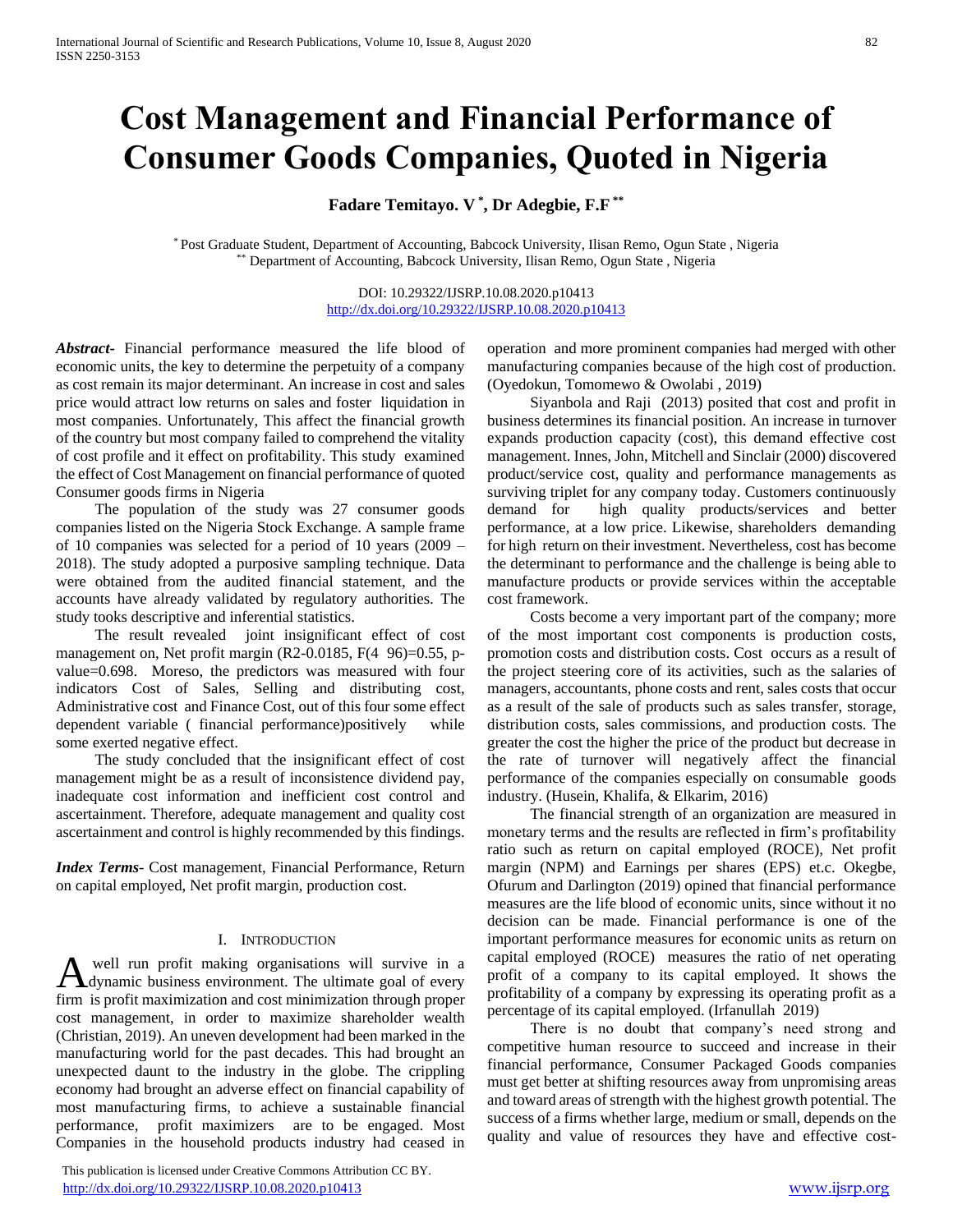reduction programs. (Henrich, Little, Martinez, Shah, & Sichel, 2019)

 Cost management is the control of actual or forecasted costs incurred by a business. It allows business to predict impending expenditures and prevent over budget. Profit is the resultant of two varying factors, sales and cost. The wider the gap between these two factors, the larger is the profit. Thus, profit can be maximised either by increasing sales or by reducing costs as ascertained by the management.( (The Institute of Cost Accountants of India, 2016). However, most consumable goods companies increases in turnover yet most merged, ceased to operate while some break up as a result of their low or poor financial performance. Most of the studies on cost management and performance concentrates more on corporate sectors, leaving consumer goods sector with limited research. Hence, this study investigates what seems to be an effect of cost management on the financial performance of quoted consumer goods firms in Nigeria, specific objectives of the study examine the effect of cost management on profitability ratio (ROCE, NPM, EPS) for a period of Ten years between 2009 to 2018.

#### **Research Questions**

- 1. what is the effect of cost management on return on capital employed in consumer goods companies quoted in Nigeria?
- 2. to what extent does cost management affect net profit margin in consumer goods companies quoted in Nigeria?
- 3. what is the effect of cost management on earning per share in consumer goods companies quoted in Nigeria?

#### **Research Hypotheses**

The following **null hypotheses** were tested in the study:

 $H<sub>0</sub>1$ : there is no significant effect of cost management on return on capital employed of consumer goods companies quoted in Nigeria

 H02: cost management does not significantly affect net profit margin of consumer goods companies quoted in Nigeria.

 H03: cost management does not have any significant effect on earnings per share of consumer goods companies quoted in Nigeria.

 This study would enhance the knowledge of the stakeholders, investors , managers on how to creates profits and values, how to efficiently and effectively transform input into output. Also influence the management of consumer goods, on how to identify, measure, interpret, planning and present costs as they relate to the industries economic flow of goods and service. It will update students, researchers, the public and the workers through its feedback on past performance, and motivate for future performance.

#### II. LITERATURE REVIEW

#### **Financial Performance**

 The financial framework is the old paradigm for performance evaluation. performance evaluation systems have seen two new profitability measures: percentage of gross profit and the rate of return on investment. However, several authors (e.g., Fouad & Abouelela, 2016; Morgan, 2012) indicated that

 This publication is licensed under Creative Commons Attribution CC BY. <http://dx.doi.org/10.29322/IJSRP.10.08.2020.p10413> [www.ijsrp.org](http://ijsrp.org/)

although financial measures are important, they are not enough for a good performance evaluation system.

 However, Al-Zararee and Al-Azzawi (2014) indicated that there is a lack of evidence of when and how non-financial measures improve managerial performance. Firm performance can be looked at from different directions and perspectives. This study decided to focus on the financial aspect of performance. Financial performance itself can be viewed and assessed differently, including liquidity and turnover which measures the ability of firms to catch up with expected financial obligations that are due and this must be done without interruption of day to day operations of the business (Etale & Bingilar, 2016). Financial performance can also be seen from the eye of profitability. This dimension of financial performance deals with the extent to which a firm generates profit from the factors of production such as labour, management and capital (Pius, 2013; Olabisi, 2012). Some useful measures of financial performance are as follows;

#### **2.1.2 Returns on Capital Employed (ROCE)**

 Return on Capital Employed (ROCE) is a measuring tool that measures the efficiency and profitability of capital investments undertaken by a corporation. Return on Capital Employed ratio also indicates whether the company is earning sufficient revenues and profits in order to make the best use of its capital assets. (Singh & Yadav, 2013) Return on Capital Employed is generally calculated on the basis of two major calculations/ components which are operating profit and capital employed . Operating Profit is the profit that a company earns from its business operations before the deduction of taxes and interests and it is also known as earnings before interest and taxes (EBIT). It is calculated by deducting operating expenses and cost of goods sold from revenues while capital employed is the total amount of capital invested in the business operations by the shareholders and other sources to earn a profit. It is also known as fund employed.(calculated as the total assets less current liabilities) [\(EduPristine,](https://www.edupristine.com/blog/author/edupristine) 2017)

 Companies with low returns are always suspecting because they are in danger of becoming loss-making if trading conditions deteriorate. Companies with exceptionally high returns may invite competition for their products or services, unless they are fully protected by patents or in some other way. (Singh & Yadav, 2013).

#### **Earnings per Shares (EPSs)**

 The EPS of an entity whose shares are publicly traded is regarded as a very important measure of performance. It is therefore important that EPS should be reported on a standard basis for all relevant companies. Even today, EPS is considered to be the single most popular, widely used financial performance benchmark of all. Graham, Harvey and Rajgopal (2004) surveyed 400 financial executives in the USA and reported that the majority, by far, were of the opinion that earnings were the most important performance measure they report to outsiders. EPS is also the linchpin undergirding strategic decision making like share valuations, management performance incentive schemes and merger and acquisition negotiations. The formula for calculating EPS is Retained Earnings divided by Total number of ordinary shares. EPS is simple to calculate and easily understood and management is congratulated when there is positive EPS growth. It is no surprise that managers take a special interest in EPS when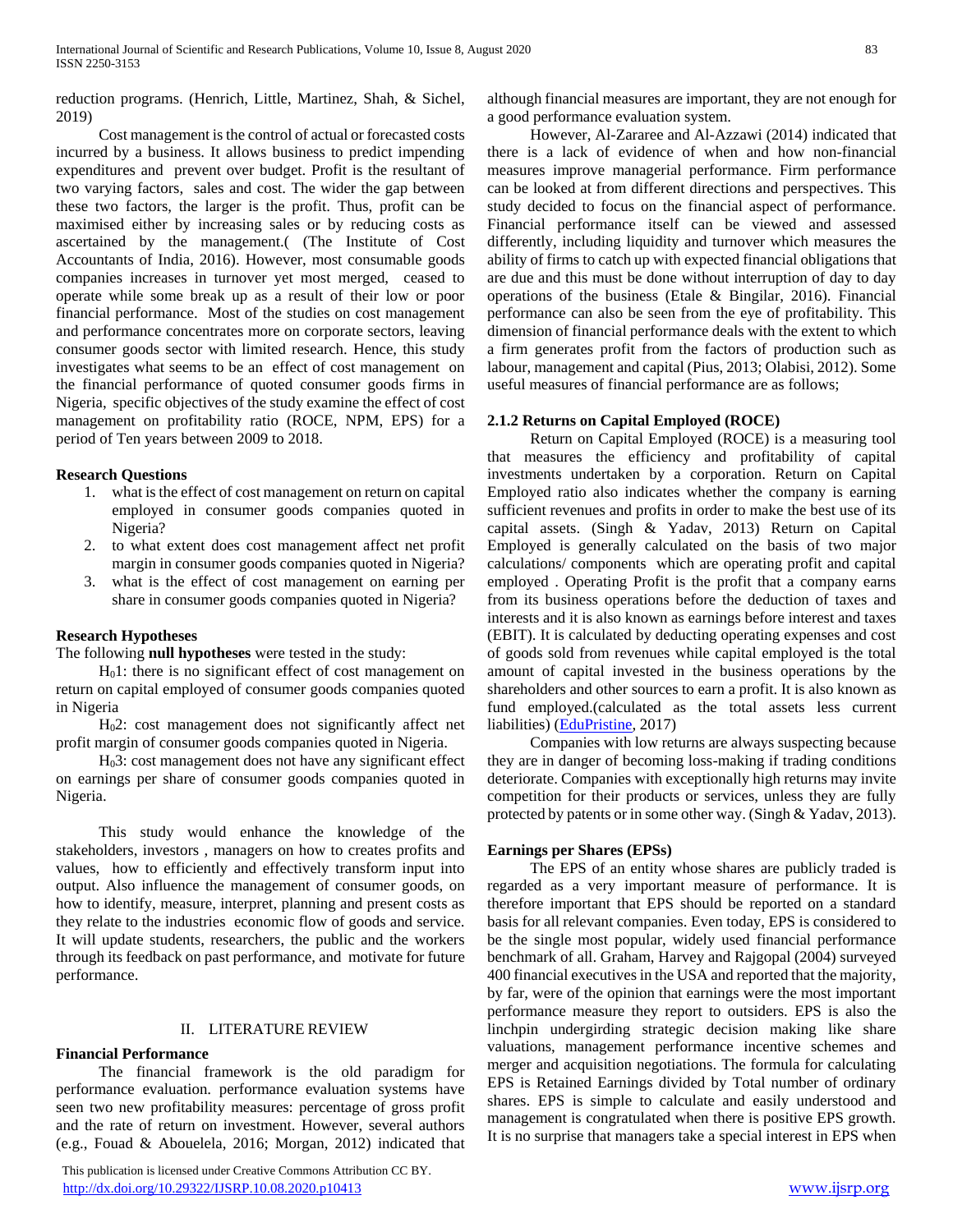their compensation is linked to the EPS performance of the company.

### **Net Profit Margin (NPM)**

 There are four stages of profit or profit margins in an income statement - gross profit, operating profit, profit before tax and net profit. The objective of margin analysis is to find reliability or positive/negative movements in an organization's earnings. Management has good control over managing costs than its cost of sales. An organization's most important goal is to generate income and keep it, which is determined by assets and performance. Because these features figure out an organization's ability to pay dividend, earnings is demonstrated in stock price. Organizations with great income have a larger support to secure themselves during the difficulty.

#### **Cost and Cost management**

 Cost management involved planning, estimating, budgeting , and controlling costs so that the budget can be completed within the approved period of time (Buchner, 2015).

 One major issue that most organizations have to deal with regularly is that of cost. This arises as a result of the need to rightly value company assets and liabilities as well as products and services in order to maximize profit. Cost is regarded as an important factor in the operational processes of every organization for several reasons. Mohd, Muammar and Ainatul (2014) observed that cost is essential not only to fix price but also to ascertain the margin of profit. According to Xu and Zia (2012), cost accounting is the process of determining and accumulating the cost of product or activity. It is a process of accounting for the incurrence and the control of cost. Sheikh (2018) added that it also covers classification, analysis, and interpretation of cost. As an internal aspect of the organization, cost accounting is accounting for cost aimed at providing cost data, statement and reports for the purpose of managerial decision making (Mohd, et al., 2014).

#### **Theoretical framework**

**Resource Based View Theory-** This research work adopted Resource Based View theory.

 This theory was propounded by Edith Penrose in 1959 on the growth of the firm. Pearce and Robinson (2011) defined the resource-based view (RBV) as a method of analyzing and identifying a firm's strategic advantages based on examining its distinct combination of assets, skills, capabilities and intangibles as an organization. This theory views the firm-specific factors and their effect on performance. (Grant, 1991) views the firm as a bundle of resources which are combined to create organizational capabilities with which it can earn above average profitability.

#### **Application of the theory**

 Firm performance has been central in strategy research for decades and encompasses most other questions that have been raised in the field, as for instance, why firms differ in performance or profitability , how they behave in terms of returns , how they choose strategies and how they are managed (Porter, 1991). In the 1990s, with the rise of the resource-based approach, strategy researchers' focus regarding the sources of sustainable competitive advantage shifted from industry to firm specific effects. The choice of this theory is because it portrays more on

 This publication is licensed under Creative Commons Attribution CC BY. <http://dx.doi.org/10.29322/IJSRP.10.08.2020.p10413> [www.ijsrp.org](http://ijsrp.org/)

input performance relating to influence of resources ,competitive environment,. Strategy, competitive advantage and their performances in an organization.

#### III. RESEARCH METHODS

 This study employed ex-post facto research design using panel data analyses of financial information extracted from published financial statements and accounts of consumer goods companies listed on the Nigerian Stock Exchange for a period of Ten (10) years (2009 -2018). Ten (10) consumable companies was purposively sampled out of 27 listed consumer goods companies in Nigerian Stock Exchange (NSE).(table 1). The Institute of Chartered Accountants of Nigeria (ICAN) 2006 defined population as being made-up of specific conceivable traits, events, people, subjects or observation. The sample frame for this study comprises of the ten listed consumer goods companies under the consumer's good category of the Nigeria Stock exchange. These goods are for direct consumption by the consumer in their respective target market.

 This findings employed both descriptive and inferential statistical analysis. The data collected through secondary sources were tabulated in table 1 and findings from the report were presented in other tables, analyzed using both descriptive and inferential statistics. Generalized least square Regression analysis statistical tools was adopted. The regression analysis was applied to the regression models to measure, explain, and predict the effect and linkage between the variables. These methods were used to test the hypotheses, solve research questions determine the effects of cost management proxy on profitability of the consumer goods companies. Variables for the study include the dependent variable (financial performance; Return on capital employed, Net profit margin, Earnings per share) and cost management (independent variable). The regression analysis revealed  $\mathbb{R}^2$  and F-stat. and ztest.  $\mathbb{R}^2$  to determine the extent at which changes in the level of cost management were explained by financial performance and Fstatistic often used to compare statistical models that have been fit to a data set and determine the significant strength of the joint parameter. Further panel diagnostic test were carried out (Hausman test, Breusch and Pagan Lagrangian multiplier test, and Breusch-Pagan / Cook-Weisberg test) to ensure the suitability of the variable for regression.

#### **Model Specification**

 In trying to achieve the objective of this study, a regression model was used to evaluate the impact of cost management on the financial performance of quoted consumer goods companies in Nigeria.

 $Y = f(X)$  $FP = f(CM)$ Where:  $FP = Financial performance$  $CM = Cost management$  $Y = Financial performance$  (Dependent Variable) And  $X = Cost management$  (Independent variable)  $X = (COScm_1, SDCcm_2, ADCcm_3, FCcm_4)$  $Y = (ROCE<sub>fol</sub>, NPM<sub>fp2</sub>, EPS<sub>fp3</sub>)$ Functional Relationships ROCE=f {COS,SDC,ADC,FC,}

```
……………1
```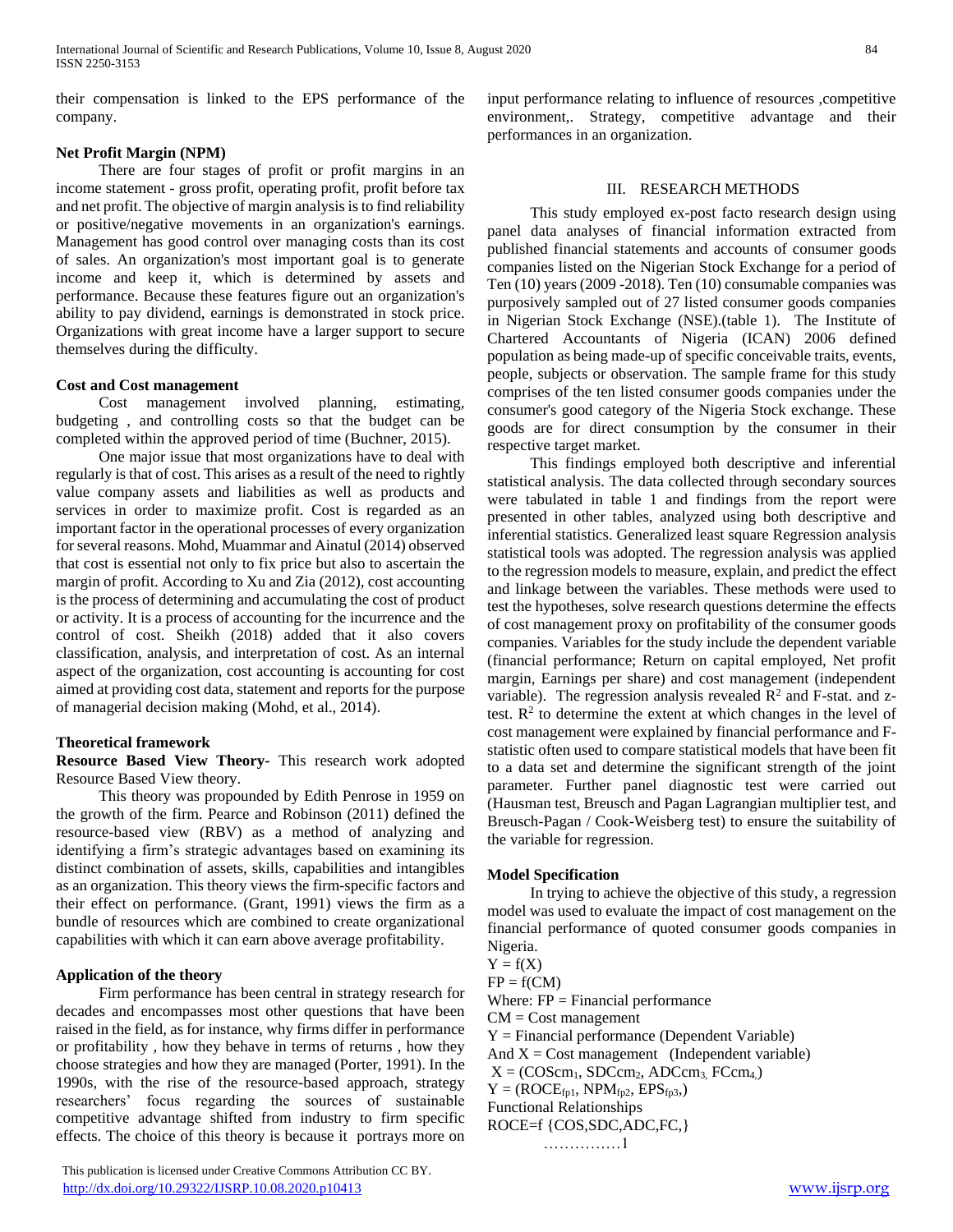| NPM=f {COS,SDC,ADC,FC,}              |                          |            |             |                                                                     |  |  |  |  |
|--------------------------------------|--------------------------|------------|-------------|---------------------------------------------------------------------|--|--|--|--|
|                                      | $\ldots \ldots \ldots 2$ |            |             |                                                                     |  |  |  |  |
| $EPS = f \{COS, SDC, ADC, FC\}$      |                          |            |             |                                                                     |  |  |  |  |
|                                      | . 3                      |            |             |                                                                     |  |  |  |  |
| The model is specified as:           |                          |            |             |                                                                     |  |  |  |  |
| $ROCE_{it} = \alpha_1 + \beta_1 COS$ |                          |            |             | $+\beta_2 SDC_{it}+\beta_3 ADC_{it} + \beta_4 FC_{lit}$             |  |  |  |  |
|                                      |                          |            | Model 1     |                                                                     |  |  |  |  |
| $EPS_{it}=\alpha_2+\alpha_3$         | $\beta_1$                | <b>COS</b> | $it$ $\sim$ | $+\beta_2 SDC_{it}+\beta_3 ADC_{it}$                                |  |  |  |  |
|                                      |                          |            |             |                                                                     |  |  |  |  |
| $NPM_{it}=\alpha_3+\beta_1$          |                          |            |             | $\cos$ $_{it}+\beta_2SDC_{it}$ $+\beta_3ADC_{it}+\beta_4FC\mu_{it}$ |  |  |  |  |
|                                      |                          | Model 3    |             |                                                                     |  |  |  |  |

Where:

 $\alpha_1$ –  $\alpha_3$  is the intercept for the models

 $β<sub>1</sub>– β<sub>3</sub>$  is the coefficients of the explanatory variables

µ is the error term of the proxies

i represents the 1- 10 firms

t represents the period of study(2009-2018)

COS- Cost of sales; SDC-Selling and distributing cost; ADC-Administrative and development cost ;FC-Finance cost; ROCE-Returns on capital employed; NPM-Net profit margin; EPS-Earning per share

**Table 1 Lists of consumer goods Companies Listed on the Nigeria Stock Exchange**

| S/N | <b>Consumer goods Companies</b>      | <b>Activities</b>  |
|-----|--------------------------------------|--------------------|
| 1   | P Z Cussons Nigeria Plc <sup>*</sup> | Medicated Soap     |
| 2   | Unilever Nigeria Plc*                | Foam               |
| 3   | Vitafoam Nigeria*                    | Foam               |
| 4   | Nigerian Enamelware                  | Kitchen utensil    |
| 5   | Nascon Allied Industries Plc         | Food product       |
| 6   | Nigeria Flour Mills Plc <sup>*</sup> | Flour              |
|     | Multi- Trex Integrated Foods         | Food product       |
|     | Plc                                  |                    |
| 8   | Menichols Plc                        | Food and beverages |
| 9   | International Breweries Plc*         | <b>Drinks</b>      |
| 10  | Honeywell Flour Mill Plc*            | Flour              |
| 11  | Golden Guinea Brew. Plc              | <b>Drinks</b>      |
| 12  | Guinness Nig Plc*                    | Drinks             |
| 13  | Cadbury Nigeria Plc*                 | <b>Beverages</b>   |

| 14 | Champion Brew. Plc         | <b>Drinks</b>    |
|----|----------------------------|------------------|
| 15 | Dangote Sugar Refinery Plc | Sugar            |
| 16 | Dangote Flour Mills Plc    | Flour            |
| 17 | Dn Tyre & Rubber Plc       | Rubber           |
| 18 | Flour Mills Nig Plc*       | Flour            |
| 19 | Nestle Nigeria Plc*        | <b>Beverages</b> |
| 20 | Union Dicon Salt Plc       | Salt             |
| 21 | Live stock feed plc        | Feeds            |
| 22 | Morison Industries         | Food and drinks  |
| 23 | Okomu oil palm industries  | Palm oil         |
| 24 | Presco plc                 | Agro product     |
| 25 | National salt plc          | Salt             |
| 26 | FTN Cocoa processors plc   | Beverage<br>raw  |
|    |                            | materials        |
| 27 | Ellah lakes plc            | Aquatic product  |
| ÷  |                            |                  |

**Source: The Nigerian Stock Exchange daily official list (2018) Note: The selected companies were asterisk and italise (\*\*)**

#### IV. RESULT AND DISCUSSION

 Table 2 indicates the descriptive analysis of each variable in this research. This study shows large dispersion between standard deviation 405.79101 and mean of ROCE 48.0107. Similarly, dispersion between standard deviation and the means of NPM (16.6655 and 53.45187) were high, compared to low dispersion between EPS ( mean=5.1254 and standard deviation= 9.733773. This establishes high volatility in ROCE and NPM while slim or low volatility exist in EPS.

 However, much variation in the minimum and maximum values of ROCE, NPM, and EPS, of -3413.51,0.56, and 0.01, for their minimum values respectively, while their maximum values showed 1021.75, 527.65, and 54.26 respectively. This value implies that for the period under study, the cost management on performance measure of the sampled firms has not been stable. Relatively, slim dispersion exist between standard deviation and mean values of cost of sales (COS) and administrative and development cost compare to selling and distributing cost with high volatility within the period of study.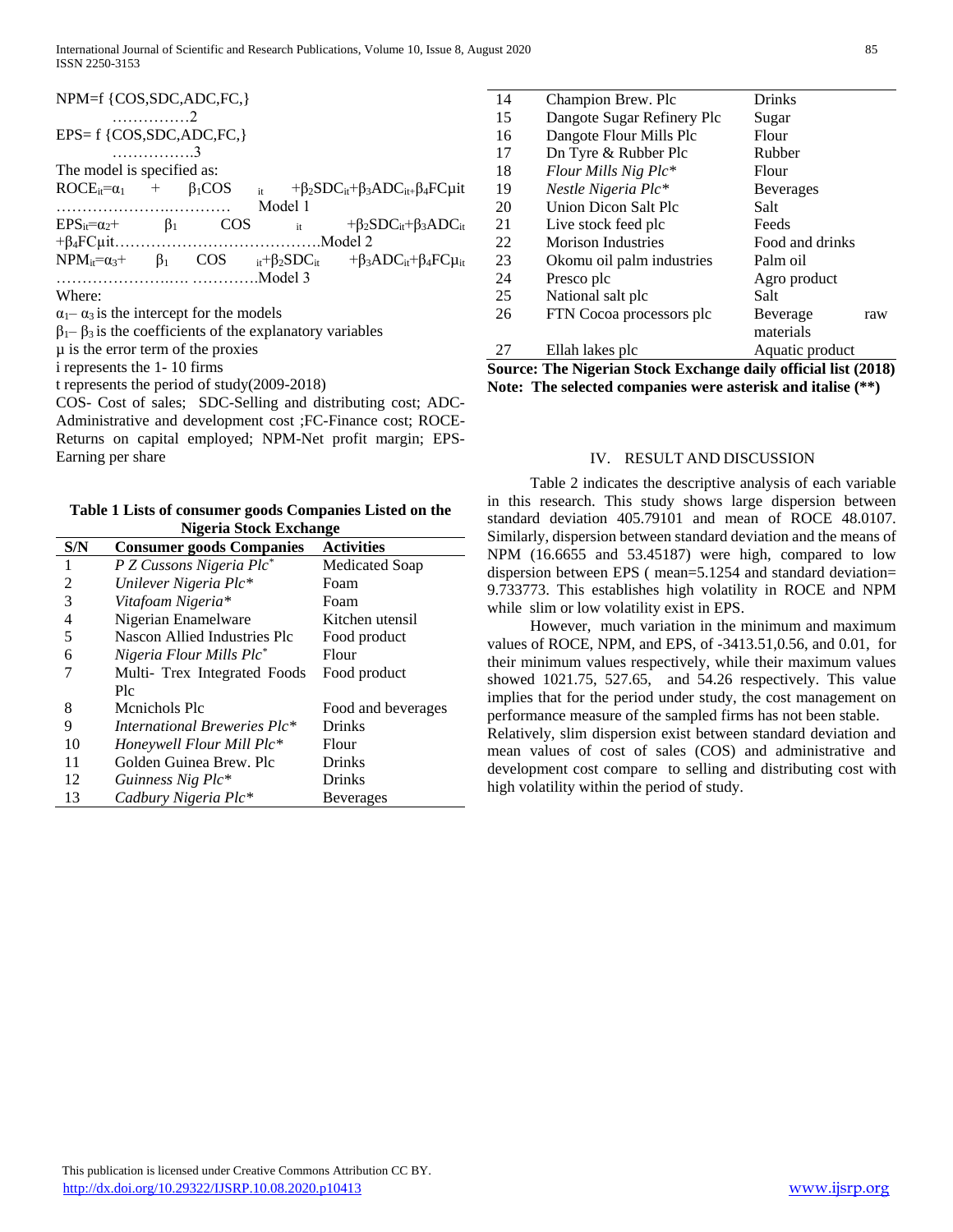| Variables   | Obs | Mean    | Standard deviation | Min        | Max     |
|-------------|-----|---------|--------------------|------------|---------|
| <b>ROCE</b> | 100 | 48.0107 | 405.79101          | $-3413.51$ | 1021.75 |
| <b>NPM</b>  | 100 | 16.6655 | 53.45187           | 0.56       | 527.65  |
| <b>EPS</b>  | 100 | 5.1254  | 9.733773           | .01        | 54.26   |
| <b>COS</b>  | 100 | 67.0324 | 72.45696           | 1.1        | 337.82  |
| <b>SDC</b>  | 100 | 32.6232 | 219.5528           | $\theta$   | 2201    |
| <b>ADC</b>  | 100 | 8.9149  | 13.26076           | 0          | 114.64  |
| FC          | 100 | 4.3033  | 12.0545            | 0          | 112.73  |

# **Table 2:Descriptive Statistics Result Descriptive statistics result of the variable from 2009-2018**

# **Source: Researcher's Computation, 2020 According to the Source: Researcher's Computation, 2020 According to the Source: 100**

 Positive minimum values of the cost management proxies implies that the firms did not decline in their cost management and the negative minimum value of ROCE (-3413) a proxy of financial performance showed that some firms had a low rate of performance during the accounting years review. The high rate of dispersion from the mean among the independent and dependent variables confirms a high rate of variations within the data set

# **4.2.1 Test of Hypotheses**

# **Panel Diagnostic Test**

 The variables under study were subjected to the diagnostic test. Hausman test to determine whether we will run Random, Fixed, or Pooled. auto correlation, and heteroscedasticity test

#### **4.2.1.1 Test of hypothesis One**

 **Research Objective 1:** evaluate the effect of cost management on return capital employed of consumer goods companies quoted in Nigeria.

 **Research Question 1:** What is the effect of cost management on return on capital employed in consumer goods companies quoted in Nigeria?

 **Research Hypothesis 1 (H01):** There is no significant effect of cost management on return on capital employed of consumer goods companies quoted in Nigeria.

 Table 3 shows the hausman specification test has its null hypothesis that the difference in coefficients of a model is not systematic and hence the random effect estimation technique is found most appropriate while fixed effect will not, for p=0.3101> 0.05. The study went further to confirm the appropriateness of the random effect estimation technique by conducting the Breusch and Pagan Lagrangian multiplier test. This test has a null hypothesis that random effect is not needed and not appropriate for the model, the result showed that the study can accept the null hypothesis that random effect is not appropriate for this model, for  $p=0.472>0.05$ . Also, the Breusch-Pagan / Cook-Weisberg test for heteroskedasticity was carried out to determine if the variance of the residual are constant. This test has a null hypothesis of constant variance of the residual, this report suggest that the study accepts the null hypothesis of constant variance  $p=0.342>0.05$ , indicating that the variance of the residual is not constant. In testing for autocorrelation in the panel data, the Wooldridge test was conducted. This test has a null hypothesis of no first-order autocorrelation and its result in this model showed a probability value of  $0.0000<0.05$  and this suggest the presence of autocorrelation in the model.

| Effect of Cost management on Return on Capital employed |              |                              |                                     |               |                  |  |  |  |
|---------------------------------------------------------|--------------|------------------------------|-------------------------------------|---------------|------------------|--|--|--|
| <b>R</b> squared                                        | 0.060        | Hausma specification test    |                                     |               | 4.78 (0.3101)    |  |  |  |
| Wald chiq <sup>2</sup>                                  | 0.52         | Breusch and Pagan Lagrangian |                                     |               |                  |  |  |  |
|                                                         |              |                              | multiplier test for random effects  |               | 0.01(0.472)      |  |  |  |
| Prob.                                                   | 0.9914       |                              | Breusch-Pagan/Cook-Weisberg         |               |                  |  |  |  |
|                                                         |              | test for heteroskedasticity  |                                     |               | 0.90(0.342)      |  |  |  |
|                                                         |              |                              | Wooldrigde test for autocorrelation | 94.9 (0.000)* |                  |  |  |  |
|                                                         |              | in panel data                |                                     |               |                  |  |  |  |
| <b>Variable</b>                                         |              | <b>Coefficient</b>           | <b>Std Error</b>                    | z             | $z$ -Probability |  |  |  |
| Cost of sales (COS)                                     |              | 0.2404528                    | 0.6446979                           | 0.37          | 0.709            |  |  |  |
| Selling<br>and                                          | distributing | $-0.0086465$                 | 0.1885128                           | $-0.05$       | 0.963            |  |  |  |
| cost(SDC)                                               |              |                              |                                     |               |                  |  |  |  |
| Administration cost (ADC)                               |              | 1.617181                     | 3.305566                            | 0.49          | 0.625            |  |  |  |
| Finance Cost (FC)                                       |              | $-0.8578896$                 | 3.539889                            | 0.24          | 0.809            |  |  |  |
| Cons                                                    |              | 22.3123                      | 63.87522                            | 0.35          | 0.727            |  |  |  |

#### **Table 3 Regression Analysis for Model 1**

**Source: Researcher's Study, 2020 dependent variable: ROCE**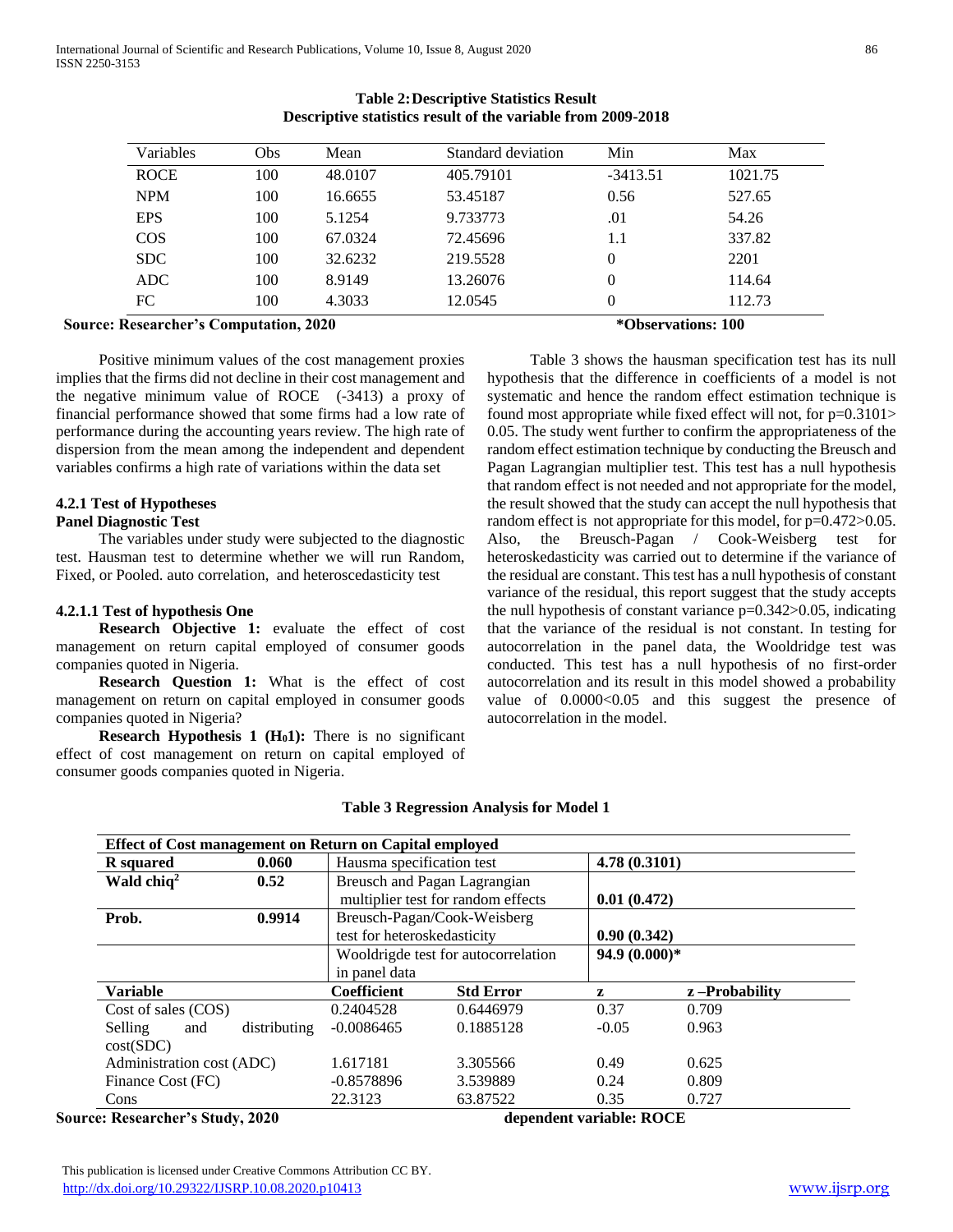| $ROCE_i = \alpha_1$ | $+$ | $\beta_1$ COS | $+\beta_2 SDC_{it}+\beta_3 ADC_{it} + \beta_4 FC_{it}$ |  |
|---------------------|-----|---------------|--------------------------------------------------------|--|
|                     |     |               | Model 1                                                |  |
|                     |     |               | ROCE=22.31+0.24045-0.008646+1.6171-0.8578896 + $\mu$   |  |

 Hypothesis one tested the effect of Cost management (COS, SDC, ADC, and FC) on financial performance (ROCE) on the selected ten consumer goods companies. The result of the regression analysis on Table 3 shows that cost managements measured by four indicators out of the variable two FC and SDC (-0.85788. and -0.00864 respectively have negative effect (which shows that 1% reduction in FC will increase ROCE by 0.857 and 1% reduction in SDC will increase ROCE by 0.00864) while COS and ADC ( 0.2404 and 1.6171) have positive effect on return on capital employed (ROCE). (which shows that 1% increase in COS and ADC will reduce ROCE by 0.024 and 1.6171 respectively.

The  $\mathbb{R}^2$ = 0.060 explains that only 6% of the total variation is explained by the independent variable while the balance of 94% is explained by factors outside this study.

 At a level of significance 0.05, the Wald statistics is 0.52, while the p-value is 0.9914 greater than 0.05 adopted level of significance**.** This implies that non of the independent proxies was significant to effect returns on capital employed. The statistical insignificance of this model indicates that the study will not reject the Null Hypothesis which says that there is no significant effect of cost management proxies on returns on capital employed, hence the study will not accept the alternate hypothesis.

 However, the positive effect of cost management proxies on ROCE may be as a result of ineffectiveness of cost management. This result is partially consistent with the study led by Oyerogba et al (2014) who found that the independent variables (cost management) ; Direct materials, Direct labour, Production overhead and Administrative overhead are positively significant in explaining capital employed as the performance of manufacturing organizations and conversely, with the findings of Famil, Ali and Yunus (2017) who shows a significant and negative relationship between ROCE and cost or Price-to-Earnings (PE) ratio. Therefore this study suggested an efficient cost management on finance cost as 1% reduction boost up ROCE by 0.0857 to promote positive influence on returns on capital employed.

#### **Test of hypotheiss Two**

 **Research objective 2:** determine the effect of cost management on net profit before margin of consumer goods companies quoted in Nigeria

 **Research Question 2:** To what extent does cost management affect net profit margin in consumer goods companies quoted in Nigeria?

 **Research Hypothesis H02:** Cost management does not significantly affect net profit margin of consumer goods companies quoted in Nigeria.

 Table 4 indicates the diagnostic test carried out to determine the choice and appropriateness of the estimation technique employed. The hausman specification test has its null hypothesis that the difference in coefficients of a model is not systematic and hence the random effect estimation technique is not found appropriate while fixed effect is found appropriate for this study, for p=0.0014< 0.05. The study thus went further to test the appropriateness of the random effect estimation technique by conducting the Breusch and Pagan Lagrangian multiplier test. This test has a null hypothesis that random effect is not needed and not appropriate for the model, the result showed that the study can accept the null hypothesis that random effect is not appropriate for this model, for p=1.000>0.05. Also, the Breusch-Pagan / Cook-Weisberg test for heteroskedasticity was carried out to determine if the variance of the residual are constant. This test has a null hypothesis of constant variance of the residual, this report suggest that the study reject the null hypothesis of constant variance p=0.000<0.05, indicating that the variance of the residual is constant. In testing for autocorrelation in the panel data, the Wooldridge test was conducted. This test has a null hypothesis of no first-order autocorrelation and its result in this model showed a probability value of 0.0000<0.05 and this suggest the presence of autocorrelation in the model.

|                                  |           | Regression analysis on cost management and financial performance (NPM) |                  |                  |                    |
|----------------------------------|-----------|------------------------------------------------------------------------|------------------|------------------|--------------------|
| R squared                        | 0.0227    | Hausman specification test                                             |                  | 17.75(0.0014)    |                    |
| Adj. R squared                   | $-0.0185$ | Breusch and Pagan Lagrangian                                           |                  | 0.00(1.00)       |                    |
|                                  |           | multiplier test for random effects                                     |                  |                  |                    |
| $F(4, 95)$ statistics            | $-0.55$   | Breusch-Pagan/Cook-Weisberg                                            |                  | $44.05(0.000)^*$ |                    |
|                                  |           | test for heteroskedasticity                                            |                  |                  |                    |
| Prob. (F statistics)             | 0.6986    | Wooldrigde test for autocorrelation                                    |                  | 313322(0.000)*   |                    |
|                                  |           | in panel data                                                          |                  |                  |                    |
| Variable                         |           | <b>Coefficient</b>                                                     | <b>Std Error</b> |                  | <b>Probability</b> |
| <b>COS</b>                       |           | $-0.914265$                                                            | 0.79656          | $-1.15$          | 0.254              |
| SDC.                             |           | 0.0017005                                                              | 0.0247188        | 0.07             | 0.945              |
| <b>ADC</b>                       |           | $-0.2473144$                                                           | 0.4240655        | $-0.58$          | 0.561              |
| FC.                              |           | 0.0500912                                                              | 0.4623934        | 0.11             | 0.914              |
| Cons                             |           | 24.72779                                                               | 7.860546         | 3.15             | 0.002              |
| Source: Researcher's Study, 2020 |           | Dependent Variable: NPM; Obs: 100                                      |                  | p<0.05           |                    |

#### **Table: 4. Regression Analysis for Model Two**

NPMit=α3+ β1 COS it+β2SDCit +β3ADCit+β4FCµit ………………….…. ………….Model 2

NPM = 24.727-0.914265+0.0017005-0.2473144+0.0500912µ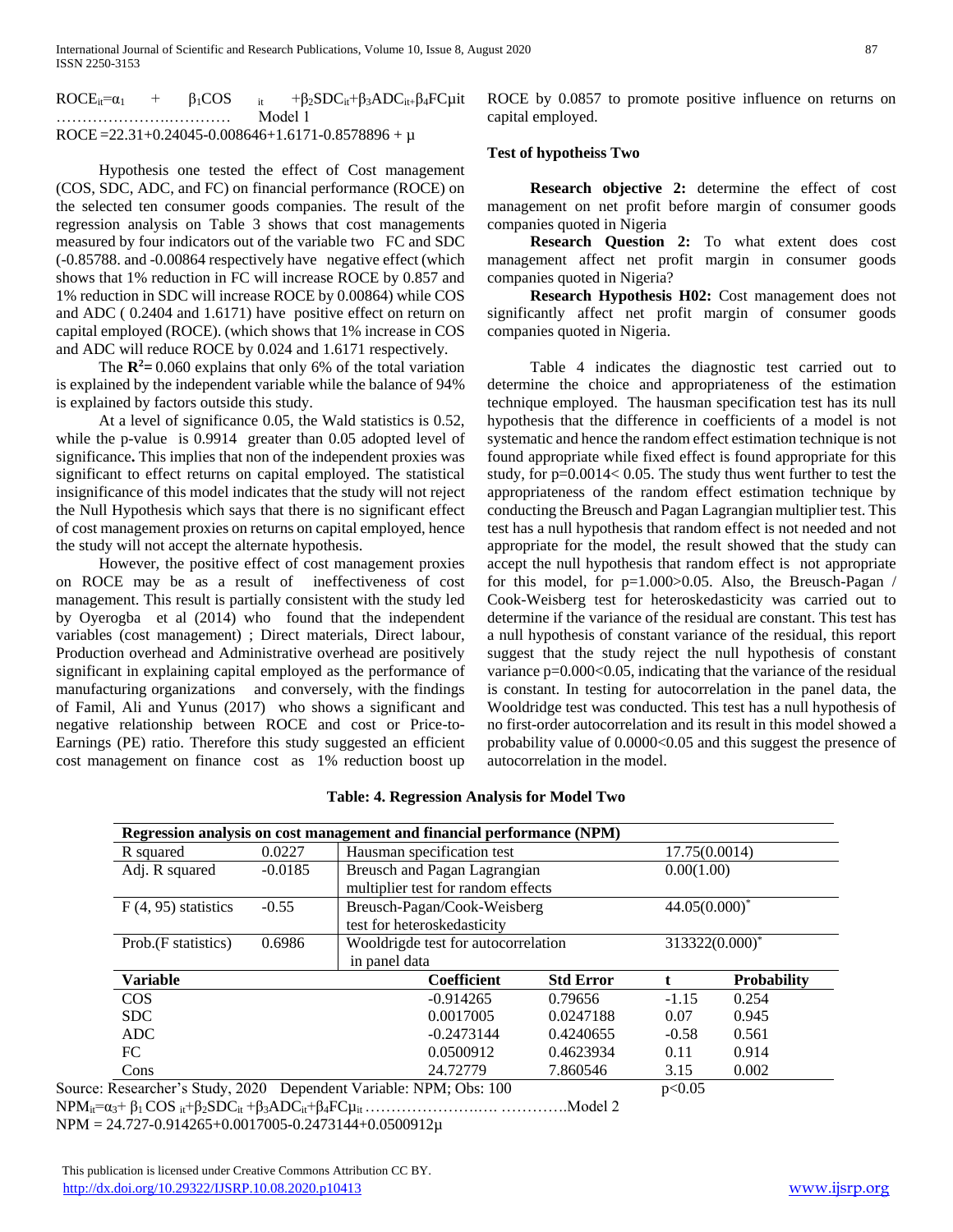Hypothesis two tested the effect of Cost management (COS, SDC, ADC, and FC) on financial performance Net profit margin (NPM). The result of the regression analysis on Table 4 Cost management measured by four indicators out of the variable two FC and SDC (0.0017005 and 0.0500912 respectively have a positive effect (which shows that 1% increase in FC will increase NPM by 0.0017 and 1% increase in SDC will increase NPM by 0.05009) while COS and ADC ( -0.914 and -0.247) have negative effect on Net Profit margin (NPM). (which shows that 1% reduction in COS and ADC will increase NPM by 0.914 and 0.247 respectively .

The Adj  $\mathbb{R}^2$  of -0.0185 explains that only 1.85% of the total variation is explained by the independent variable while the balance of 98.2% is explained by factors outside this study.

 At a level of significance 0.05, the F-statistics is 0.55, while the p-value of the F-statistics is 0.6986 which is greater than 0.05 adopted level of significance**.** The statistical significance of this model (p-value  $=0.6986 > 0.05$ ) indicates that the study will accept the Null Hypothesis of this model which says that there is no significant effect of cost management on Net profit margin.

 This study showed that cost management has a positive effect but not significant on Net Profit margin . This however suggests, cost management had a positive impact on Net profit of a consuming goods companies. Our finding is consistent with the findings conducted by Hussien (2015) who found in his study that the greater control production activities results in better quality of procedure and lowers the unit cost of goods and cost variance. As 1% reduction in cost of sales increases net profit margin by 0.914. This implies that expected cost management implementation will increase firm performance (Net profit). Indifferently, Sunday and Peter (2016) examined cost information and business strategy as a synergistic approach of ensuring valid business decision and growth. The study was hinged on the premise that cost accounting information is one of the enduring tools of cost management and control. It concluded that inadequate cost management and information will negatively impacts organizational performance on profit.

# **Test of hypothesis Three**

 **Research Objective:** ascertain the effect of cost management on earning per share of consumer goods companies quoted in Nigeria

 **Research Question:** What is the effect of cost management on earning per share in consumer goods companies quoted in Nigeria?

 **Research Hypothesis H03**: Cost management does not have any significant effect on earnings per share of consumer goods companies quoted in Nigeria.

 The determination of the appropriate estimation technique for hypothesis three led to its initial regression analysis through the generalized least square (GLS), fixed effect and random effect estimation techniques, from table 5, Hausman specification test has its null hypothesis that the difference in coefficients of a model is not systematic and hence the random effect estimation technique is found appropriate while fixed effect will not, for p=0.9993> 0.05. The study thus went further to test the appropriateness of the random effect estimation technique by conducting the Breusch and Pagan Lagrangian multiplier test. This test has a null hypothesis that random effect is not needed and not appropriate for the model, the result showed that the study can reject the null hypothesis that random effect is appropriate for this model, for  $p=0.000<0.05$ . Also, the Breusch-Pagan / Cook-Weisberg test for heteroskedasticity was carried out to determine if the variance of the residual are constant. This test has a null hypothesis of constant variance of the residual, this report suggest that the study reject the null hypothesis of constant variance p=0.0018<0.05, indicating that the variance of the residual is constant. In testing for autocorrelation in the panel data, the Wooldridge test was conducted. This test has a null hypothesis of no first-order autocorrelation and its result in this model showed a probability value of  $0.0000<0.05$  and this suggest the presence of autocorrelation in the model. Moreso, cross-sectional independence test was carried out through Pesaran's test which shows a probability value of 0.3543>0.05. This implies that the residuals are not correlated at 5% level of significance.

| Variable                                          |               | Coefficient   | <b>Std Error</b>                                                   | z       | Probability       |
|---------------------------------------------------|---------------|---------------|--------------------------------------------------------------------|---------|-------------------|
| $\cos$                                            |               | 0.0332511     | 0.019150                                                           | 1.74    | 0.083             |
| SDC.                                              |               | 0.0001514     | 0.0028848                                                          | 0.05    | 0.958             |
| ADC                                               |               | $-0.0136591$  | 0.0576253                                                          | $-0.24$ | 0.813             |
| FC                                                |               | $-0.0444088$  | 0.0545835                                                          | $-0.81$ | 0.416             |
| Cons                                              |               | 3.204431      | 3.559414                                                           | 0.90    | 0.368             |
| R square                                          | 0.0254        |               | Hausma specification test                                          |         | 0.08(0.9993)      |
| Wald chi <sup>2</sup> .                           | 3.19          |               | Breusch and Pagan Lagrangian<br>multiplier test for random effects |         | $162.26(0.000)^*$ |
| Wald $chi2$ (prob)                                | 0.5266        |               | Breusch-Pagan/Cook-Weisberg<br>test for heteroskedasticity         |         | $9.78(0.0018)*$   |
| Pesaran's test of cross<br>sectional independence | 0.926(0.3543) | in panel data | Wooldrigde test for autocorrelation                                |         | 856.172(0.0000)*  |

|  | <b>Table 5: Regression Analysis for Model Three</b>                     |  |  |
|--|-------------------------------------------------------------------------|--|--|
|  | $\overline{a}$ and $\overline{a}$ and $\overline{a}$ and $\overline{a}$ |  |  |

EPSit=α2+ β1 COS it +β2SDCit+β3ADCit +β4FCµit………………………………….Model 3 EPS =3.204431+0.0332511+0.0001514-0.0136591-0.0444088µ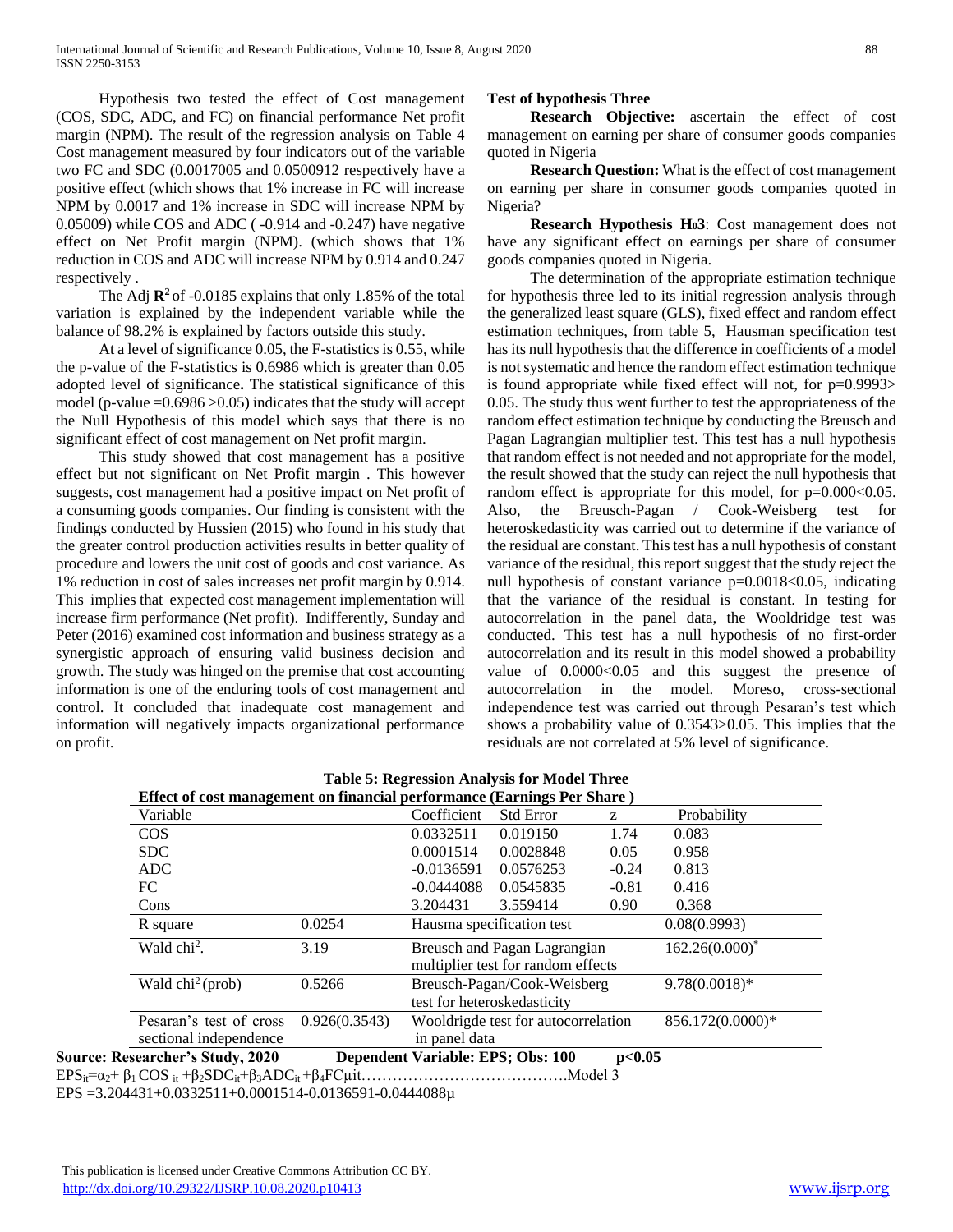Hypothesis three tested the effect of Cost management (COS, SDC, ADC, and FC) on Earnings per share (EPS). The result from table 5 shows that cost managements measured by four indicators out of the variable two COS and SDC (0.0332511 and 0.0001514 respectively have a positive effect (which shows that 1% increase in COS will increase EPS by 0.033 and 1% increase in SDC will increase EPS by 0.000151) while ADC and FC ( -0.0136 and -0.0444) have negative effect on Net Profit Earning per shares (EPS). (which shows that 1% reduction in ADC and FC will increase EPS by 0.0136 and 0.044 respectively .

The  $\mathbb{R}^2$ = 0.0254 explains that only 2.5% of the total variation is explained by the independent variable while the balance of 94% is explained by factors outside this study the other 97.5% explained by factors outside the study

 At a level of significance 0.05, the Wald statistics is 3.19, while the p-value of the Wald prob. is 0.5266 which is greater than 0.05 adopted level of significance**.** This implies that non of this proxies COGS, SDC,ADC, and FC had significant effect on Earnings per Share. The statistical insignificance of this model indicates that the study will not reject the Null Hypothesis which says that there is no significant effect of cost management on earning per share, hence the study will not accept the alternate hypothesis.

 This study discovered a positive effect of cost management proxies on Earning Per Share but insignificant on decisions made by managers. This implies the importance of stakeholders in decision making as most shareholders, investors depends more on their returns from investment which is the product of cost as show in this findings that 1% reduction in finance cost would increase earnings per share by 4.4%. This result corroborate with the study led by Etale and Bingilar (2016) who found a positive effect between the price and the value of shares in the Nigeria manufacturing sector. It indicates the importance and necessity of shareholders' concentration on the cost value of shares before investing. More so, partially supported by Taani and Banykhaled (2011) who reviewed correlation between stock return and financial ratios. It discussed correlation using price to book value, cash flow from operating activities, and company size, each of them has significant correlation with stock (return earnings per share).

#### V. CONCLUSION AND RECOMMENDATION

 This study examined cost management as a key for profitability in selected consumer goods companies in Nigeria. Three models were developed and all the model showed a positive effect of cost management on companies financial performance of consumer goods companies between 2009-2018. This result shows positive and negative effect of cost management proxies on Return on capital employed, Net profit margin and Earnings per share but were not significant, in the same vein no joint significant effect was established between cost management and financial performance(Net profit margin). The insignificant of COGS, SDC, ADC, and FC in this study might be as a result of inconsistence dividend pay, inadequate cost information, inefficient cost ascertainment and cost control in consumer goods companies.

 Based on the result obtained from studying the effect of cost management on financial performance the following recommendations were made:

- 1. In order to maintain better performance of the firm and avoid negative minimum value as showed in table 2, managers and policing makers should consider cost ascertainment, control and information while trying to prioritize the growth and expansion of a business.
- 2. Consistent pay of dividend is paramount as most investors find it difficult to cope when is not forth coming, they tend to lose interest and sell off their investments. This could in turn have an adverse effect on the value of the firm.
- 3. This study revealed the positive and negative effect of each proxy of cost management thereby giving managers an insight on the factors that should be prioritized over others in order to increase profitability and ability to pay dividends

#### **REFERENCES**

- [1] Al-Zararee, A. N., & Al-Azzawi, A. (2014). The impact of free cash flow on market value of firm. Global Journal Review of Accounting and Finance, 5(2), 56-63.
- [2] AL-Shwiyat, Z., AL-Rjoub, A.M., & Bshayreh, M. (2013), The impact of Social Responsibility on the Financial Performance for Jordanian Companies, European Journal of Business and Management, 5(30), 10-22.
- [3] Amenawo, I. O., & Ajaude, E. (2017) Capital Structure and the Performance of Quoted Companies in Nigeria International Journal of Management Sciences and Business Research, 6(8), 45
- [4] Christian, O. (2019) Profit maximization: A strategic tool for survival of Business in Nigeria. Retrieved http://www.projecttopics.org
- [5] Edupristine, (2017) Costing Methods & Important Cost Terms. Retrieved from http://Costingmethods.com
- [6] Etale, L. M., & Bingilar, P. F. (2016). The Impact of Cash Flow on Stock Price in the Banking Sector of Nigeria. Business, Management and Economics Research, 2(7), 136-140.
- [7] Famil, S., Ali, O. O., & Yunus, E. K. (2017). The determinants of firm financial performance: Evidence from Istanbul Stock Exchange. IOSR Journal of Economics and Finance (IOSR-JEF), 8(6) 62-67
- [8] Fouad, O.M., & Abouelela, M. (2016). Analytical study for the information content of cash flows statement and accounting earning on the stock market activity applied study on banking sector in Egypt. Proceedings of 11th Annual London Business Research Conference, Imperial College, London, UK.
- [9] Graham, J.R., Campbell, R.H., & Rajgopal, S. (2004). The economic implications of corporate financial reporting. Working paper, 11 January.
- [10] Grant, R. M. (1991). The resource- based theory of competitive advantage: Implication for strategy formulation. California Management Review, 33, 114-135.
- [11] Heda, S., Mewborn, S., & Caine, S. (2017) How Customers Perceive a Price Is as Important as the Price Itself https://hbr.org/2017/01/how-customersperceive-a-price-is-as-important-as-the-price-itself
- [12] Hussein M. E., Khalifa, S. H., & Elkarim, E.H (2016) The Impact of Cost Sales Reports to Support Marketing Decision-Making American International Journal of Social Science 5(3) ; Journal of Money, Credit and Banking, 49(8), 1777-1802.
- [13] Hussein, H. B. (2015). Data analysis using the statistical package for social sciences, First Edition. Dar Wael Publishing and Distribution, Amman, Jordan.
- [14] Ibrahim, N. & Hassan, B. (2016) Customer Relationship Management and Firm Performance IOSR Journal of Business and Management 18 (1) 97-103.
- [15] International Accounting Standard Board (IASB, 2012) IASB www.ifrs.org23.International Financial Report Standards (IFRS)